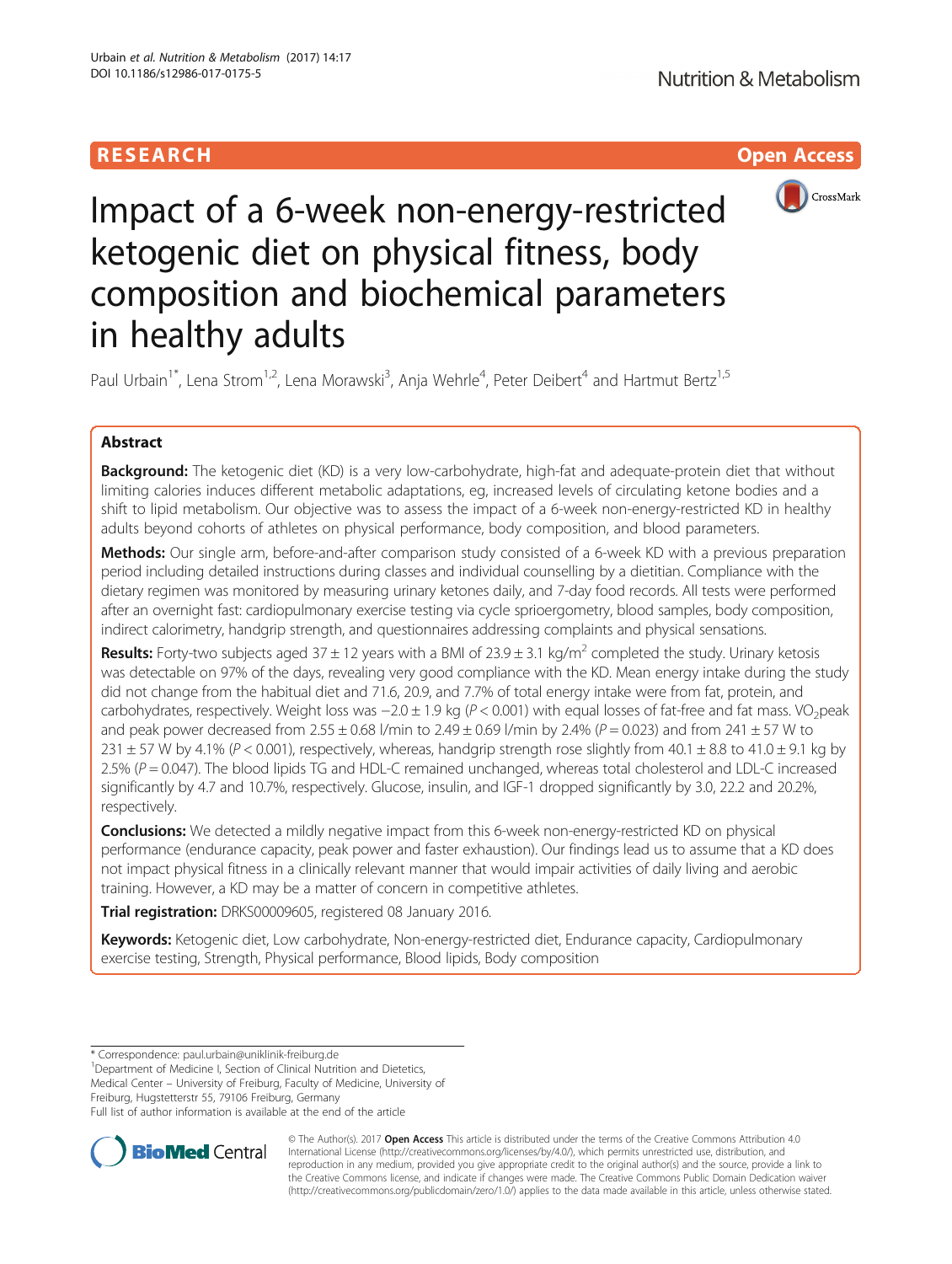## Background

The ketogenic diet (KD) is a very low-carbohydrate  $\left($  <10% of energy), high-fat (>60% of energy) and adequateprotein diet that without limiting calories induces a metabolic condition called "physiological ketosis" involving increased levels of circulating ketone bodies [[1\]](#page-9-0). The KD is a long-time proven therapy for intractable childhood epilepsy [\[2](#page-9-0)]. Its therapeutic use in a range of diseases such as type 2 diabetes, polycystic ovary syndrome, neurodegenerative diseases, and cancer is currently being investigated [[3](#page-9-0)]. Moreover, KDs recently have become quite popular as a weight-loss diet [[4\]](#page-9-0).

According to recently published pilot studies, KDs appear to be safe and feasible in cancer patients [\[5](#page-9-0), [6\]](#page-9-0). Although the current scientific evidence does not justify recommending a KD in cancer patients, a growing number of cancer patients put themselves on a KD at their own risk, outside of clinical trials, and often without medical supervision in response to frequent press reports and health books. Regular physical exercise during and after anti-cancer therapy plus adequate nutrition result in improvements in physical functioning, quality of life, and may reduce cancer-related fatigue [\[7](#page-9-0)] as well as malignant recurrences and mortality among several cancers [\[8](#page-9-0)–[10\]](#page-9-0). Any diet that potentially compromises physical performance and someone's capacity to adhere to an exercise regime would be of great concern.

An analysis of the existing literature of the KD's effects on endurance and physical performance was conducted, excluding those studies using carbohydrate-restricted diets unable to produce ketosis (carbohydrate intake >50 g/day), hypocaloric diets, and any intervention periods lasting under a week. We identified only four small studies meeting our search criteria [\[11](#page-9-0)–[14\]](#page-9-0), whereas three included performance athletes [\[11](#page-9-0)–[13](#page-9-0)] and one applied a highprotein, probably non-ketogenic diet [[12](#page-9-0)]. Hence, the available data is very limited, thus our objective was first to assess in a larger trial the impact of a non-energyrestricted, 6-week KD in healthy adults beyond cohorts of performance athletes on physical performance (endurance capacity and muscle strength), body composition, and a range of blood parameters.

#### Methods

## Subjects

Adults in good general health with a body mass index (BMI) in the range of  $19-30 \text{ kg/m}^2$  were recruited from employees of the University Medical Center Freiburg and their family and friends via advertising from February to June 2016. Exclusion criteria included low-carbohydrate nutrition, impaired liver and renal function, kidney stones, pregnancy or lactation period, diabetes mellitus, and any fatty acid-metabolism disorders. The study protocol was approved by the Ethics Commission of Albert-Ludwig

University Freiburg (494/14) and all subjects signed a written consent form. The study was registered at germanctr.de as DRKS00009605.

## Study design and intervention

This study had a single arm before-and-after comparison design. The experimental intervention consisted of a KD without caloric restriction lasting 6 weeks (42 days) with a previous preparation period including detailed instructions during classes and individual counselling by a dietitian. Day one and day 42 will subsequently be denoted PRE and POST, respectively.

Our dietary recommendations and handouts were similar to those used in the study by Klement et al. [\[14](#page-9-0)]. Our subjects were provided with handouts summarizing the main aspects of a KD and given a list of suitable foods with very low carbohydrate content. Furthermore, the subjects shared cooking recipes and links to helpful webpages on an internal weblog. They were free to follow a KD according to their personal preferences but were advised to eat ad libitum but limit their carbohydrate intake to a maximum of 20–40 g/day to derive at least 75%, 15–20%, and 5–10% of total energy from fats, protein, and carbohydrates, respectively. In the first intervention week the subjects were instructed to switch in a gradual and well-controlled manner from their usual to a KD with the objective to attain stable ketosis by the end of the week, as such transition periods can be accompanied by short-term side effects including gastrointestinal symptoms (eg, constipation) and slight headache [[15\]](#page-9-0). The subjects received a logbook to record daily any side effects and complaints during the KD intervention. To avoid biasing the cardiopulmonary exercise testing at POST, the subjects were advised not to alter their physical activities during the study period. Physical activity was assessed at PRE and POST using a validated questionnaire developed by Frey et al. [\[16\]](#page-9-0).

Compliance with the dietary regimen was monitored by taking daily measurements of urinary ketones and keeping 7-day food records. The subjects documented their daily urinary ketone measurements (acetoacetate) using self-testing strips (Ketostix, Bayer Vital GmbH, Leverkusen, Germany). An initial substudy revealed that ketonuria can be most reliably detected in the early morning and post-dinner urine [\[17](#page-9-0)]. Those results also enabled our dietitian to individually fine-tune their diets if necessary via phone or personal contact, thus ensuring continuous ketosis.

Two semi-quantitative 7-day food records were obtained from all subjects before and during the last week of the intervention. Our dietitian gave them precise oral and written instructions individually on how to accurately record the amounts and types of food and beverages. Subjects were given a digital portable scale (KS 22,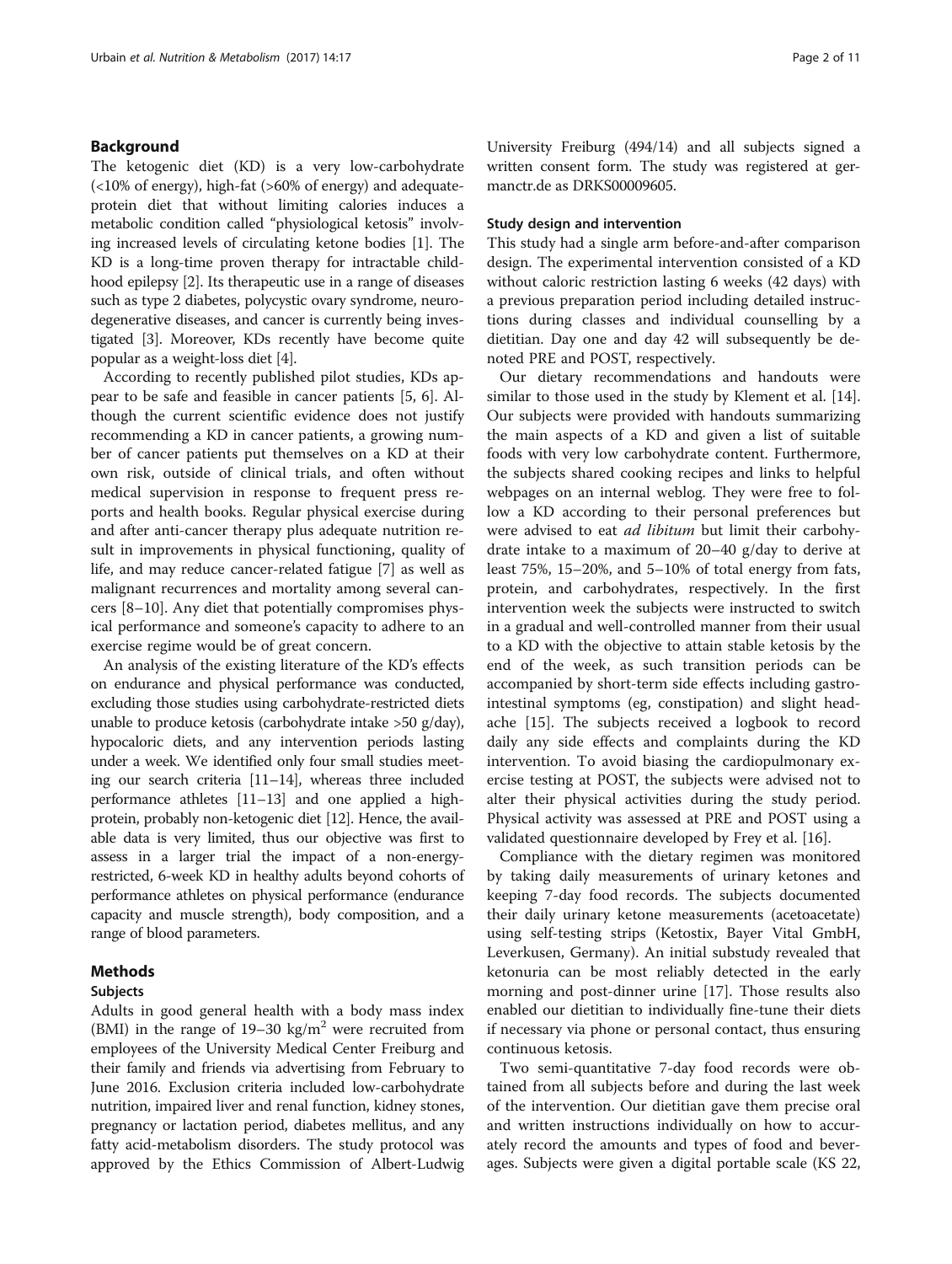Beurer GmbH, Ulm, Germany) and instructed to weigh all food items separately if possible or to estimate the amounts and take a photograph. The energy, macroand micronutrient intakes were analysed with a nutritional database software (Prodi 6.5 basis, Nutri-Science GmbH, Stuttgart, Germany).

#### Testing procedure

All testing procedures were performed at the Institute for Exercise- and Occupational Medicine in the morning between 07:00 and 09:30 after an overnight fast lasting at least 8 h. The subjects were not allowed to exercise the day before, and were advised to arrive to the examinations without any physical effort. Our endpoints are hereafter described in the chronological order recorded at PRE and POST.

Venous blood was drawn and the tubes sent immediately to our Institute for Clinical Chemistry and Laboratory Medicine. All parameters tested are listed in Table [4](#page-6-0). Height to the nearest 1 cm was measured at PRE using a wall-mounted stadiometer. Fat mass (FM) and fat-free mass (FFM) were determined via air displacement plethysmography (ADP) using the BodPod device (Cosmed USA Inc., California, USA), which was calibrated prior to each use according to the manufacturer's guidelines. The subjects (wearing tight-fitting underwear and a bathing cap) were weighed using the device's corresponding scale (Tanita Corp., Tokyo, Japan). As many ADPs were performed as necessary to obtain two body volume measurements within 150 ml.

The respiratory exchange ratio (RER) at rest served to estimate the respiratory quotient (RQ). An airtight mask covering nose and mouth was used for measuring respiratory gases for 20 min with the spirometer MetaLyzer 3B-R3 (Cortex Biophysik GmbH, Leipzig, Germany) while the subjects were in supine position in a quiet and darkened atmosphere and a thermoneutral environment (24–26 °C). The RER was measured at a steady-state interval of 5 min and used to calculate 24-h resting energy expenditure (REE) using the modified Weir equation [[18](#page-9-0)]. Subjects then underwent a 12-lead electrocardiogram (ECG) via the Custo diagnostic device (Custo med GmbH, Ottobrunn, Germany). Still in supine position, body compartments FM, FFM and body cell mass were determined via bioelectrical impedance analysis BIA 2000-M (Data Input, Pöcking, Germany) following a standardized procedure according to guidelines [\[19\]](#page-9-0).

Maximum incremental cycling test was performed on an electronically braked cycle ergometer (ergoline 100, Ergoline GmbH, Bitz, Germany) with continuous monitoring of ECG, heart frequency, and blood pressure. Gas exchange and ventilation were recorded continuously via breath-by-breath gas analysis (MetaLyzer 3B-R3, Cortex Biophysik GmbH, Leipzig, Germany), which was calibrated according to the manufacturer's instructions prior to each test. The cycle exercise test was conducted using a ramp protocol: after a 1-min resting period, the exercise test started at a workload of 25 W and the load was increased gradually by 25 W/min until exhaustion accompanied with verbally encouragement. The following cycling test indices were determined: peak oxygen uptake (VO<sub>2</sub>peak), VO<sub>2</sub>peak adjusted for body weight (relative  $VO<sub>2</sub>peak$ ), ventilatory threshold (VT), peak power (Pmax), maximum heart rate (HRmax), and maximum RER (RERmax). After cycling, the subjects rated their perceived exertion via the 20-point Borg scale [[20](#page-9-0)].

Next, we took isometric handgrip strength measurements on the dominant hand by an electronic Digimax dynamometer (Mechatronic GmbH, Hamm, Germany) connected to a computer running the ISO-Check software version 1.1. The most comfortable distance from the handles was noted and applied at the PRE and POST tests. The testing position recommended by the American Society of Hand Therapists was used [\[21\]](#page-9-0). Three attempts lasting 5 s each were made, with a 30-s rest between each. The subjects were verbally encouraged and able to follow the course of their strength measurements on a screen. Their highest values were used for analysis. At POST, the subjects filled out a short non-validated questionnaire addressing several aspects of their subjective sensations during the KD.

#### Sample size calculation and statistics

Reference data indicate that the difference in the response of matched pairs is normally distributed with an absolute  $VO<sub>2</sub>max$  standard deviation of 0.46 [[22\]](#page-9-0). If the true difference in the mean at PRE and POST of matched pairs is 0.216 (10%) and assuming equal variances, we would need to study 38 subjects with a power of 80% with a one-sided  $t$ -test at a significance level of 5%. Considering potential drop-outs (20%), we aimed to enrol 46 subjects. All variables were tested for normal distribution (Kolmogorow-Smirnow test). Normally distributed variables are presented as means ± standard deviations and paired t-test was used to compare PRE and POST means. Not normally distributed variables are presented as median (minimum - maximum) and Wilcoxon rank-sum test was used. Statistical significance was set at P <0.05. The data were analysed using IBM SPSS 22 for statistical analysis (IBM, New York, USA).

## Results

#### Characteristics of the subjects

Out of the 72 volunteers assessed for eligibility, 46 were allocated to the KD intervention (Fig. [1\)](#page-3-0). Four (8.7%) dropped out during the intervention due to persistent side effects ( $n = 2$ ), inability to comply with the diet ( $n = 1$ ) or a health issue  $(n = 1)$ . The persistent reported side effects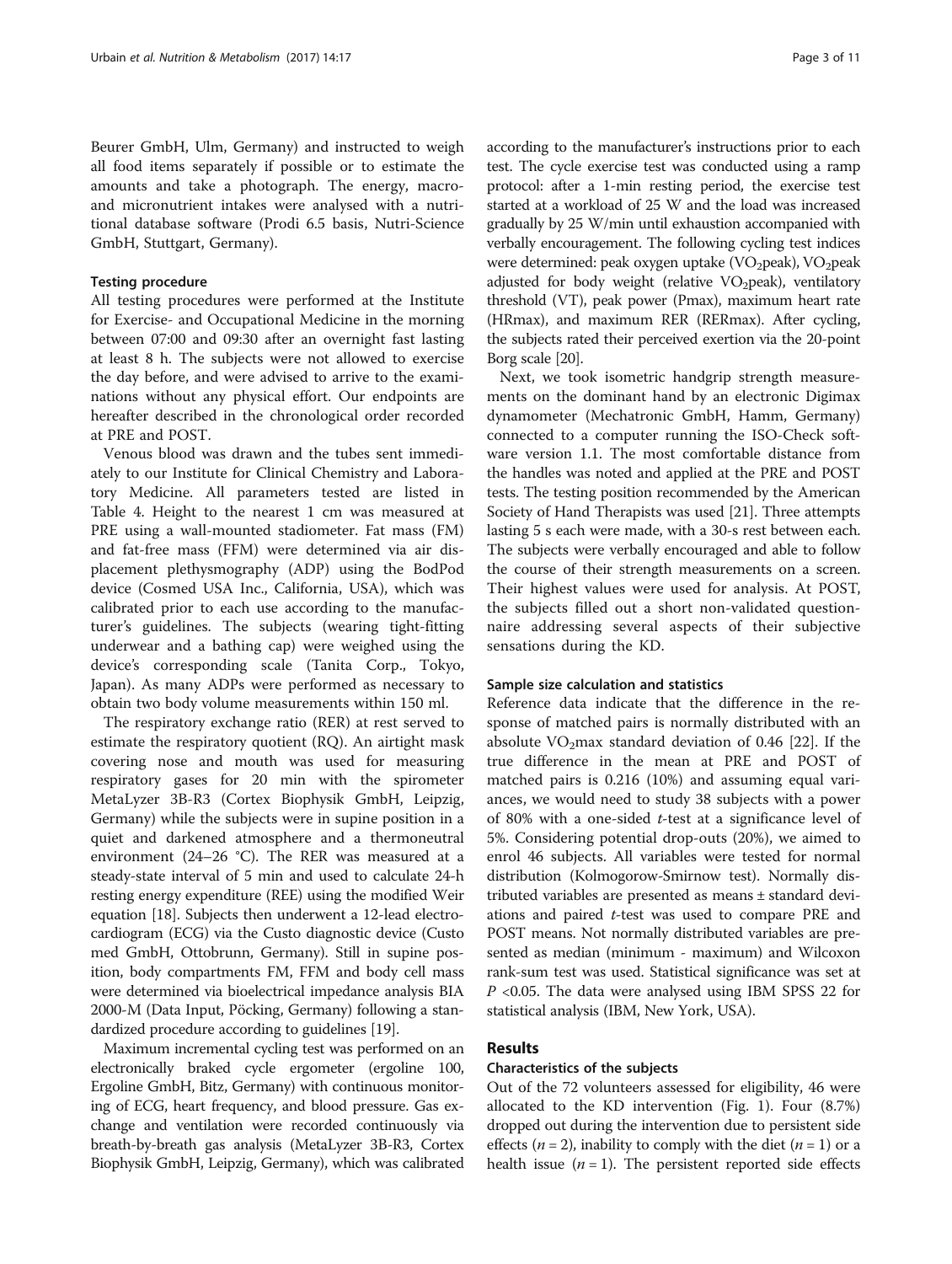<span id="page-3-0"></span>

were gastrointestinal complaints and headache, common side effects that often occur during the first week [\[1](#page-9-0)] and that disappeared after the two subjects returned to their usual diet. Forty-two completed the 6-week intervention study, which lasted a total 42 (41–43) days. Characteristics of the study population are summarised in Table [1](#page-4-0). Mean age and body mass index were  $37 \pm 12$  (24–63) years and  $23.9 \pm 3.1$  (19.0–30.4) kg/m<sup>2</sup>, respectively. Women made up 73.8% of the population and 88.1% reported consuming a meat-based diet. Thirteen (31.0%) subjects took medications and the most frequent therapies/drugs were thyroid  $(n = 5)$  and menopausal  $(n = 2)$  hormone replacement therapies and antidepressants ( $n = 3$ ). The PRE questionnaire of physical activity revealed that our cohort included subjects with sedentary to vigorously active lifestyles [34.6 (8.5–156.1) MET-hours/week] and with a median physical activity level comparable to the general population [[23](#page-9-0)].

#### Compliance and diet compositions

Urinary ketosis was detectable already after  $2(1-7)$  days from the start of the KD intervention. After the 1-week transition phase ketosis was detectable on 97% (69–100%)

of the days, revealing very good compliance with the KD. Furthermore, the significant decrease in RER at rest from 0.86 to 0.79 ( $P \le 0.001$ ) confirmed the metabolic shift to fat oxidation (Table [2](#page-4-0)).

Macro- and micronutrient compositions from 7-day food records of their habitual diets and KD are shown in the Additional file [1:](#page-8-0) Table S1-S2. The mean daily caloric intake during the study did not change from the previous habitual diet (PRE 2321 ± 551 kcal, POST 2224 ± 584 kcal;  $P = 0.186$ ) proving a non-energy-restricted diet intervention. The intake of all three macronutrients changed significantly ( $P < 0.001$ ) with higher fat and protein combined with lower carbohydrate consumption, respectively. The subjects consumed on average a KD with 71.6, 20.9, and 7.7% of total energy intake from fat, protein and carbohydrate, respectively. The ratio of the essential linoleic acid [LA, 18:2(n-6)] and alphalinolenic acid [ALA, 18:3(n-3)] decreased significantly and improved from 8:1 to 6:1  $(P = 0.003)$ , coming close to the recommended ratio 5:1 [[24\]](#page-9-0). In addition, the intake of 12 of the 21 evaluated vitamins and minerals during the KD changed significantly compared to the habitual diet.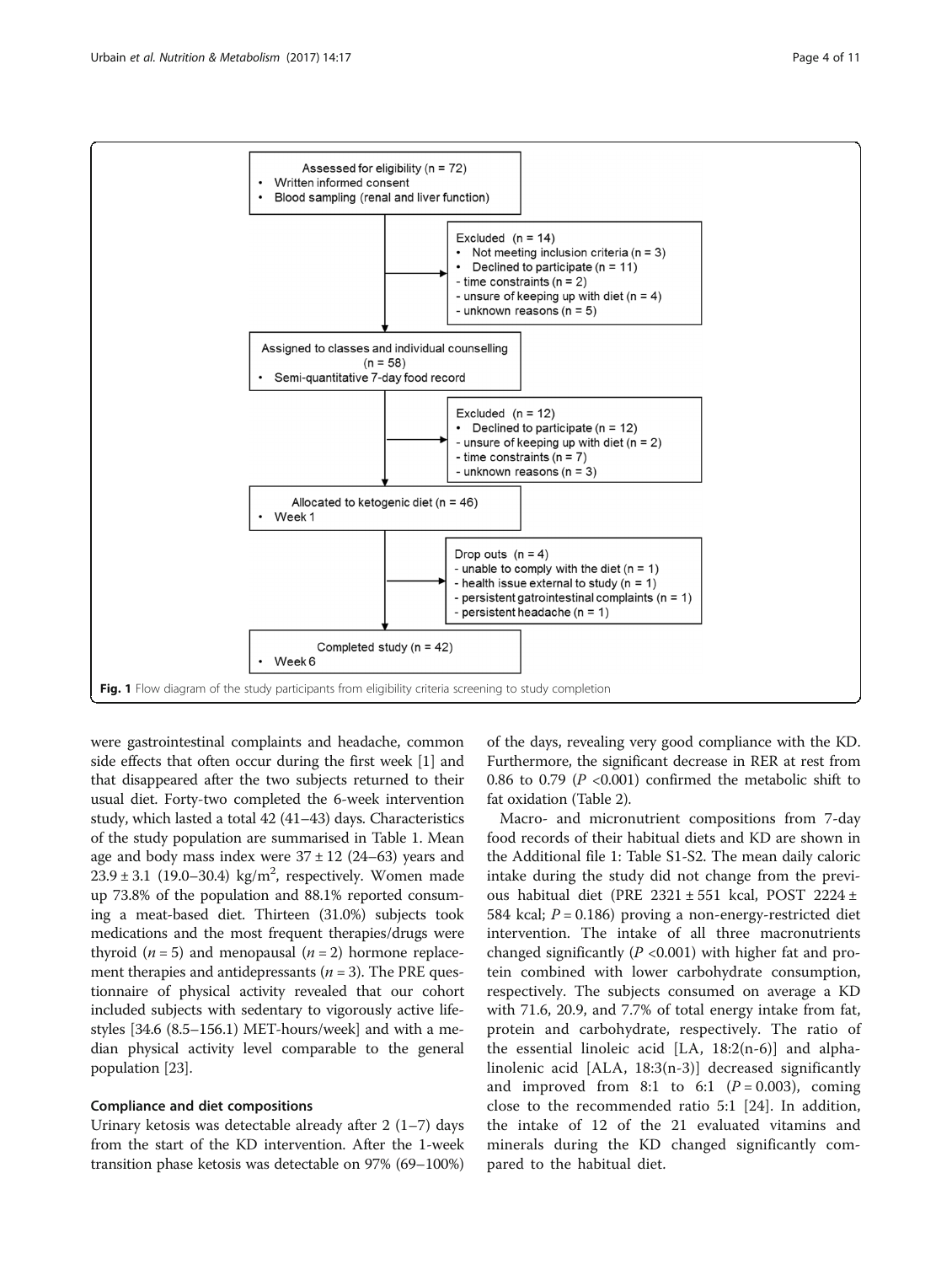<span id="page-4-0"></span>**Table 1** Characteristics of the subjects  $(n = 42)$ 

|                                              | Unit              |                            |
|----------------------------------------------|-------------------|----------------------------|
| Male:female                                  | n(%)              | 11 (26.2):31 (73.8)        |
| Age                                          | years             | $37 \pm 12$ (24-63)        |
| Weight                                       | kg                | $70.3 \pm 11.5$            |
| <b>BMI</b>                                   | kg/m <sup>2</sup> | $23.9 \pm 3.1$ (19.0-30.4) |
| Current smoker                               | n (%)             | 2(4.8)                     |
| Nutrition                                    | n (%)             |                            |
| Meat-based                                   |                   | 37 (88.1)                  |
| Flexitarian <sup>a</sup>                     |                   | 5(11.9)                    |
| Medication                                   | n(%)              |                            |
| Thyroid hormone (L-thyroxine)                |                   | 5(11.9)                    |
| Hormone replacement therapy                  |                   | 2(4.8)                     |
| Antidepressant (NDRI or SSRI)                |                   | 2(4.8)                     |
| Proton pump inhibitor                        |                   | 1(2.4)                     |
| Oral anticoagulant and statins               |                   | 1(2.4)                     |
| Methylphenidate and<br>antidepressant (NDRI) |                   | 1(2.4)                     |
| Glucocorticoid <sup>b</sup>                  |                   | 1(2.4)                     |

Abbreviations: BMI body mass index, NDRI norepinephrine-dopamine reuptake inhibitor, SSRI selective serotonin reuptake inhibitor

<sup>a</sup>A plant-based diet with the occasional inclusion of meat products binhaled glucocorticoid (daily 250 μg fluticasone)

## Performance tests

Cycling test and handgrip strength results are presented in Table 2. The physical activity questionnaire confirmed that subjects maintained their usual physical activity during the study. Our primary endpoint absolute VO<sub>2</sub>peak decreased significantly from  $2.55 \pm 0.68$  l/min to  $2.49 \pm 0.69$  l/min ( $P = 0.023$ ) by 2.4%, but there was no change when expressed per kg of body weight (relative VO<sub>2</sub>peak). In addition, Pmax decreased significantly from  $241 \pm 57$  W to  $231 \pm 57$  W by 4.1%, combined with a slightly increased rating of perceived exertion [PRE 17 (13–19), POST 18 (14–19);  $P = 0.052$ . VT1 and HRmax were, however, unaffected by the KD intervention. Handgrip strength increased slightly from  $40.1 \pm 8.8$  to 41.0  $\pm$  9.1 kg (P = 0.047) by 2.5%.

#### Weight and body composition

We observed a significant mean body weight loss of −2.0 ± 1.9 kg ranging from −7.1 to +1.1 kg with equally significant losses of FM and FFM via ADP by  $-1.0 \pm 1.7$  kg and  $-1.0 \pm 1.7$ 1.0 kg, respectively (Table [3](#page-5-0),  $P < 0.001$ ). BIA FFM, however, did not change significantly [PRE 47.3 (38.6–76.1), POST 46.7 (38.3–75.3);  $P = 0.182$ ] and BIA body cell mass, reflecting muscle mass, remained constant.

## Blood parameters

Fourteen of 33 (42.4%) blood parameters changed significantly after a 6-week KD (Table [4\)](#page-6-0). The blood lipids

Table 2 Physical performance and physiological parameters (indirect calorimetry, cycling test, handgrip strength)

|                |                        |                       | $P$ -value             |
|----------------|------------------------|-----------------------|------------------------|
|                |                        |                       |                        |
|                |                        |                       |                        |
|                |                        |                       | 0.038                  |
|                | $0.86$ $(0.75 - 1.14)$ | $0.79(0.69 - 0.85)$   | < 0.001                |
|                |                        |                       |                        |
| l/min          | $2.55 \pm 0.68$        | $2.49 \pm 0.69$       | 0.023                  |
| ml/min*kg      | $36.7 \pm 8.5$         | $36.8 \pm 9.0$        | 0.808                  |
| l/min          | 1.23 (0.79-2.83)       | $1.19(0.73 - 2.69)$   | 0.233                  |
| W              | $241 \pm 57$           | $231 \pm 57$          | < 0.001                |
| 1/min          | $176 \pm 14$           | $177 \pm 14$          | 0.268                  |
| 1/min          | $57 + 7$               | $59 \pm 7$            | 0.008                  |
| rpm            | $60(58-65)$            | $60(58-64)$           | 0.274                  |
|                | $17(13-19)$            | $18(14-19)$           | 0.052                  |
|                |                        |                       |                        |
| kcal/week      | 2575 (615-12915)       | 2464 (625-13760)      | 0.457                  |
| MET-hours/week | 34.6 (8.5-156.1)       | 36.7 (8.5-170.4)      | 0.264                  |
|                |                        |                       |                        |
| kg             | $40.1 \pm 8.8$         | $41.0 \pm 9.1$        | 0.047                  |
|                | Unit<br>kcal/day       | PRE<br>$1523 \pm 329$ | POST<br>$1430 \pm 338$ |

Abbreviations: HR heart rate, MET metabolic equivalent of task, VO<sub>2</sub> oxygen consumption, Pmax Peak power, REE 24-h resting energy expenditure, RER respiratory exchange ratio, rpm revolutions per minute, VT ventilatory threshold, W watt

<sup>a</sup>Physical activity is expressed by the rate of energy expenditure in MET based on the reference data published by Ainsworth et al. [[25\]](#page-9-0). One MET for a reference adult is approximately 1 kcal/kg\*h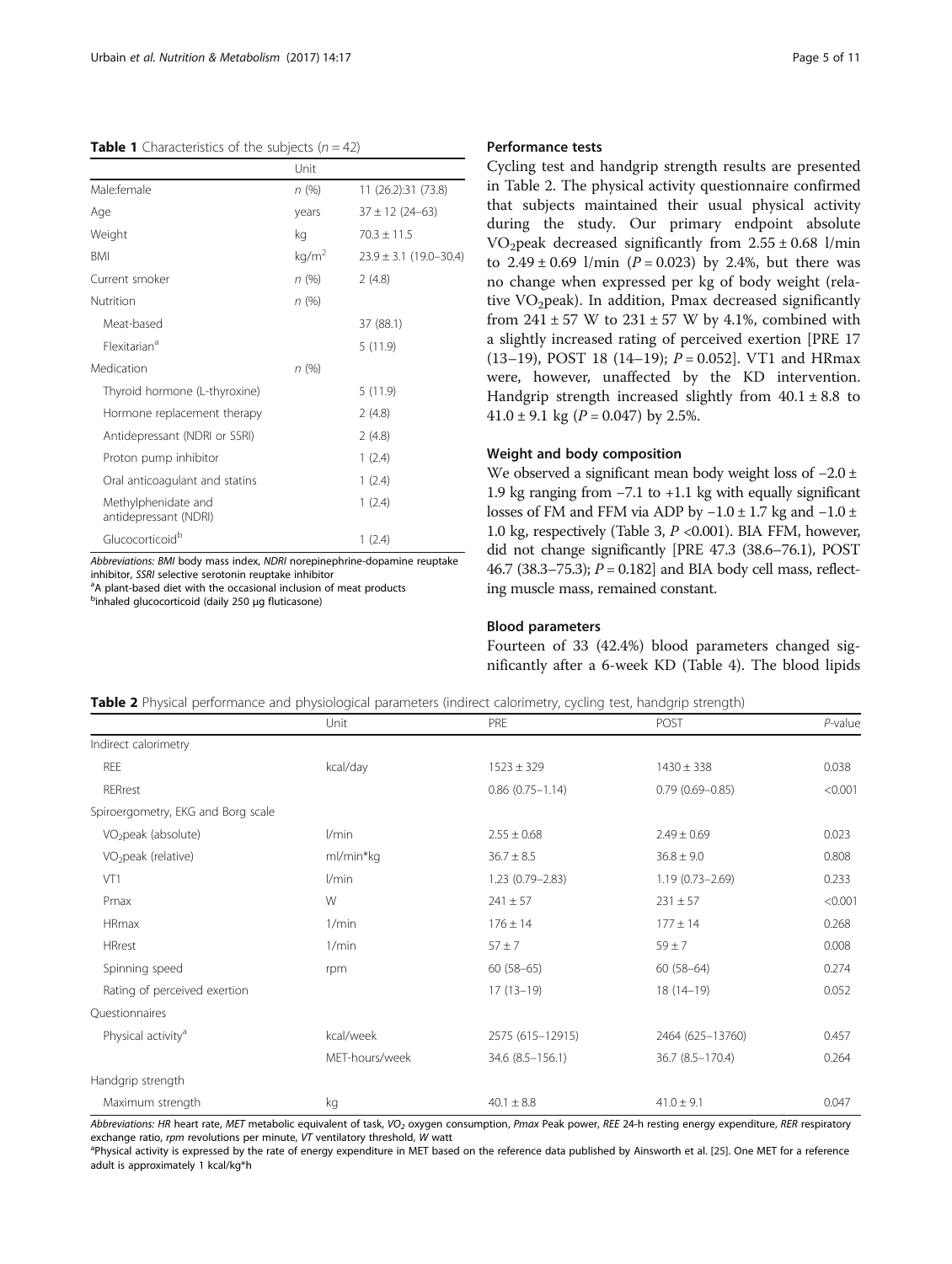<span id="page-5-0"></span>Table 3 Weight and body composition

|                                                   | Unit    | <b>PRF</b>       | POST             | $P$ -value |
|---------------------------------------------------|---------|------------------|------------------|------------|
| Weight                                            | kg      | $70.3 \pm 11.5$  | $68.4 + 10.3$    | < 0.001    |
| Whole-body air displacement plethysmography (ADP) |         |                  |                  |            |
| <b>FM</b>                                         | kg      | $22.6 + 8.7$     | $21.7 \pm 8.2$   | < 0.001    |
| <b>FFM</b>                                        | kg      | 44.7 (36.7-72)   | 43.9 (36.1-70.5) | < 0.001    |
| Bioelectrical impedance analysis (BIA)            |         |                  |                  |            |
| <b>FM</b>                                         | kg      | $70.9 + 6.9$     | $19.4 + 6.3$     | < 0.001    |
| <b>FFM</b>                                        | kg      | 47.3 (38.6-76.1) | 46.7 (38.3-75.3) | 0.182      |
| Body cell mass                                    | kg      | 24.3 (20.0-43.3) | 24.4 (19.0-43.4) | 0.427      |
| Phase angle <sup>a</sup>                          | $\circ$ | $6.1(4.8-8.5)$   | $6.3(4.8-8.2)$   | 0.030      |

Abbreviations: FFM fat-free mass, FM fat mass

<sup>a</sup>Phase angle, one of the raw data obtained at a freguency of 50 kHz

Radian, Unit system SI derived unit, Unit of Angle, Symbol rad or °, Symbol for the unit of bioelectrical phase angle is °

triglyceride (TG) and HDL-C remained unchanged, whereas total cholesterol (TC) (PRE 186.5 ± 34.7, POST 195.3 ± 34.7;  $P = 0.019$  and LDL-C (PRE 110.9 ± 31.3, POST 122.8  $\pm$  33.6;  $P = 0.001$ ) increased significantly by 4.7 and 10.7%, respectively. The PRE and POST LDL-C/ HDL-C ratios remained within the reference range for all subjects and did not change significantly after a 6 week KD. The TG/HDL-C ratio improved significantly by 13.5% at the end of the KD ( $P = 0.039$ ). Blood glucose, insulin, and IGF-1 dropped significantly by 3.0, 22.2 and 20.2%, respectively. The thyroid hormone free triiodothyronine (fT3) decreased significantly by 16.3% and free thyroxine (fT4) rose by 5.5%, whereas the pituitary TSH concentration remained unchanged.

#### Complaints and adverse events via daily records

Additional file [1](#page-8-0): Figure S1 reveals that a noticeably higher number of complaints were reported in the first week, peaking on day 4, when the subjects reported a total of 28 complaints. After day 7, the complaints levelled off and no serious adverse events were reported. The most predominant complaints over the study period were fatigue, headache, and diarrhoea (Additional file [1](#page-8-0): Figure S2).

#### Subjective physical sensations via questionnaire at POST

Additional file [1:](#page-8-0) Figure S3 shows the subjectively-rated physical sensations over the KD period assessed at POST. The most predominant physical sensation was a reduced feeling of hunger in 71.8% of the subjects. Almost half of the subjects reported decreased physical fitness. A third complained about the perception of less strength and peak power, respectively, whereas the majority (71.8%) reported having an unchanged endurance capacity. A total of 94.9% rated the KD's implementation in daily life as easy or rather easy, and 87.2% claimed to be open-minded about repeating a KD.

### **Discussion**

The primary purpose of this controlled before-and-after comparison study was to evaluate the effects of a proven non-energy-restricted KD on physical performance, body composition, and blood parameters. Our diet intervention enjoyed very good compliance and was fully ketogenic, as verified by positive testing of urinary ketosis, dietary food records, and reduced RER at resting indicating increased lipid metabolism, respectively. Furthermore, our cohort was heterogeneous regarding age, gender, BMI, physical activity; moreover, their physical activity levels remained unchanged during the study period.

#### Weight and body composition

Consistent with non-energy-restricted KD studies [[12](#page-9-0)–[14, 26](#page-9-0)], we observed mild weight loss over the entire 6-week KD period although mean energy intake did not change. Nevertheless, we cannot rule out the possibility that the 7-day food records of the last KD week were not representative for the whole KD period, and as most of the subjects reported feeling less hungry, a negative energy balance could have predominated during the KD's first weeks. A negative energy balance could also be associated with the elevated excretion of energy-rich ketones via urine and breath [\[27](#page-9-0)]. Nordmann et al. showed that low-carbohydrate, non-energy-restricted diets are at least as effective as low-fat, energy-restricted diets in inducing weight loss for up to 1 year [[28](#page-9-0)].

The results of both body composition assessments (ADP and BIA) were inconsistent regarding changes in FFM. However ADP, which is based on the same principles as the gold standard method of hydrostatic weighing [[29\]](#page-9-0), revealed that weight loss consisted in equal parts of reductions in FM and FFM. The unexpected decrease in REE, which contradicts the results of Alessandro et al. [\[30\]](#page-9-0), could be partly explained by the slight decrease in FFM, the main determinant of REE [[31\]](#page-9-0). We noted a significant positive correlation between FFM and REE ( $r = 0.749$ ;  $P < 0.001$ ), but no relation between changes from PRE to POST in both parameters. This could indicate that the FFM loss did not comprise the metabolically active tissue compartment/muscles. This assumption is strengthened by the unaffected body cell mass, which represents the protein-rich and metabolically-active compartment [\[32\]](#page-9-0), combined with an increased phase angle. The phase angle increase was due to a decrease in resistance R (reflecting fluid losses) and increase in reactance Xc (reflecting better cell membrane function). There is evidence that larger values are related to better outcomes in various diseases [\[33, 34\]](#page-9-0). Fluid loss could be related to the increased excretion of ketones and water in the urine during the state of ketosis [\[27\]](#page-9-0). The muscle-sparing effect during a metabolic state in which fatty acids are predominantly used as the energy source and the importance of sufficient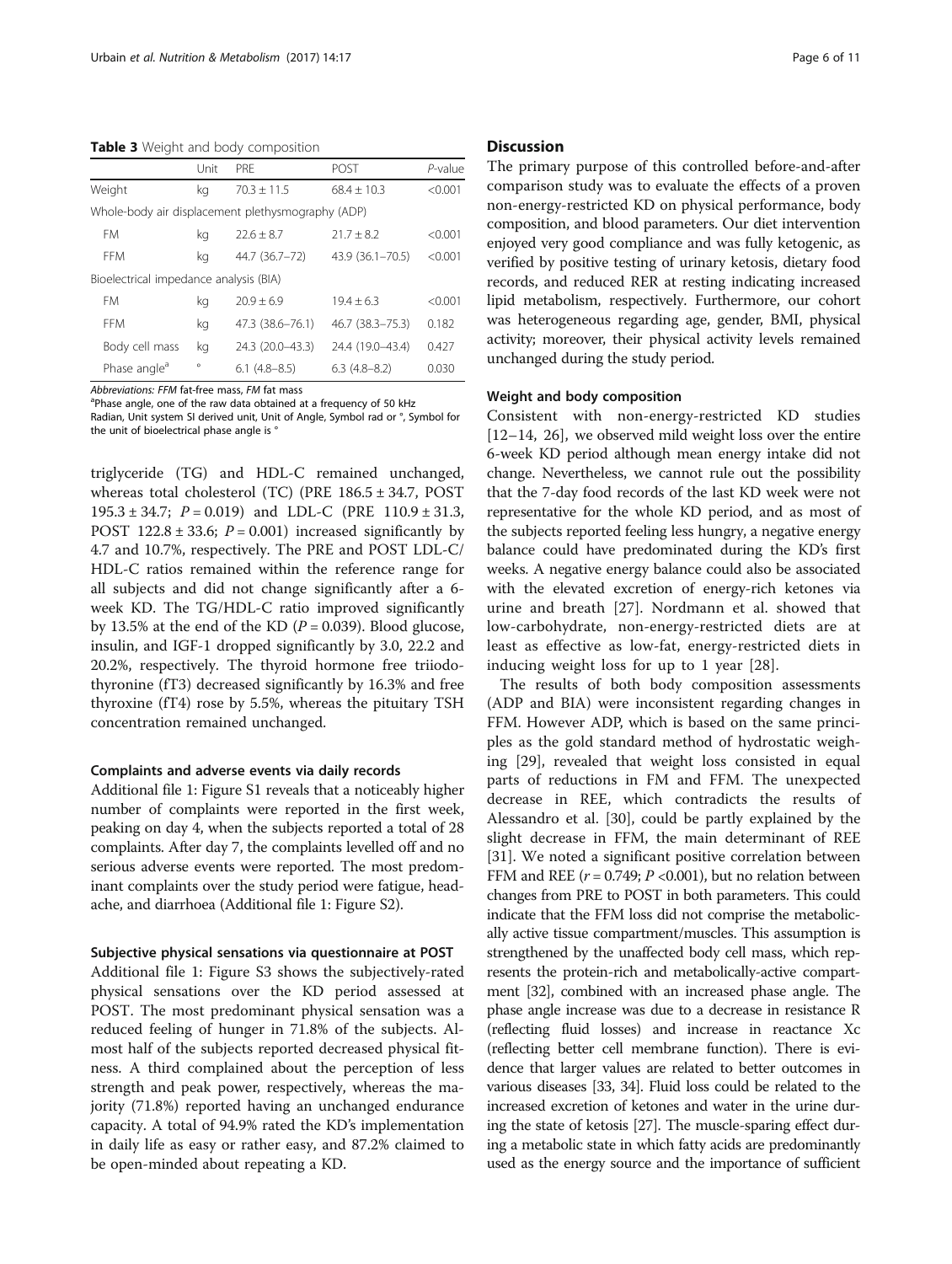## <span id="page-6-0"></span>Table 4 Fasting blood parameters

|                             | Unit             | PRE                 | POST               | Reference range | $P$ -value |
|-----------------------------|------------------|---------------------|--------------------|-----------------|------------|
| Glucose and lipids          |                  |                     |                    |                 |            |
| Glucose                     | mg/dl            | $91.4 \pm 7.3$      | $88.7 \pm 5.3$     | $74 - 106$      | 0.009      |
| TG                          | mg/dl            | 64 (38-212)         | 62 (39-172)        | < 150           | 0.089      |
| HDL-C                       | mg/dl            | $71.3 \pm 14.3$     | $73.6 \pm 15.6$    | >40             | 0.088      |
| LDL-C                       | mg/dl            | $110.9 \pm 31.3$    | $122.8 \pm 33.6$   | < 160           | 0.001      |
| <b>TC</b>                   | mg/dl            | $186.5 \pm 34.7$    | $195.3 \pm 34.7$   | $<$ 200         | 0.019      |
| LDL-C/HDL-C                 |                  | $1.47(0.50 - 3.62)$ | 1.58 (0.56-2.92)   | $<$ 4.5         | 0.084      |
| TG/HDL-C                    |                  | $0.89(0.43 - 4.24)$ | $0.76$ (0.48-3.37) | $<$ 2           | 0.039      |
| Hormones                    |                  |                     |                    |                 |            |
| <b>TSH</b>                  | µU/ml            | $1.81(0.01 - 7.26)$ | 1.87 (0.15-10.29)  | $0.27 - 4.20$   | 0.202      |
| fT3                         | pmol/l           | 4.91 (3.84-10.87)   | 4.11 (2.91-8.80)   | $3.4 - 6.8$     | < 0.001    |
| fT4                         | pmol/l           | 15.7 (11.9-37.1)    | 16.4 (12.6-36.2)   | $10.6 - 22.7$   | 0.008      |
| Insulin                     | pmol/l           | $55.3 \pm 23.7$     | $43.0 \pm 19.7$    | $18 - 173$      | 0.001      |
| $IGF-1$                     | ng/ml            | 175 (52-427)        | 140 (31-337)       | $72 - 457$      | < 0.001    |
| Liver and kidney parameters |                  |                     |                    |                 |            |
| CRP                         | mg/l             | $0(0-11)$           | $0(0-21)$          | $<$ 5           | 0.327      |
| Albumin                     | g/dl             | $4.51 \pm 0.24$     | $4.55 \pm 0.24$    | $3.5 - 5.2$     | 0.215      |
| GOT                         | $\bigcup/\bigl $ | $21(12-43)$         | $23(12-51)$        | $10 - 50$       | 0.410      |
| GPT                         | $\bigcup/\bigl $ | $19(12-37)$         | $22(12-57)$        | $10 - 50$       | 0.012      |
| Alkaline Phosphatase        | $\bigcup/\bigl $ | $56.3 \pm 17.0$     | $52.1 \pm 15.3$    | $35 - 130$      | 0.001      |
| Total bilirubin             | mg/dl            | $0.5(0.2 - 2.2)$    | $0.4(0.2-1.4)$     | $< 0.9 - 1.4$   | 0.088      |
| Creatinine                  | mg/dl            | $0.89 \pm 0.13$     | $0.88 \pm 0.15$    | $0.51 - 1.17$   | 0.185      |
| Urea                        | mg/dl            | $30.3 \pm 8.8$      | $34.9 \pm 9.3$     | 12.8-42.8       | < 0.001    |
| Uric acid                   | mg/dl            | $4.1 (2.9 - 7.0)$   | $4.5(2.3 - 8.1)$   | $2.4 - 7$       | 0.001      |
| Micronutrients              |                  |                     |                    |                 |            |
| Potassium                   | mmol/l           | $4.4(3.6 - 5.4)$    | $4.3$ $(3.8-5.2)$  | $3.5 - 5.1$     | 0.180      |
| Calcium                     | mg/dl            | $2.34 \pm 0.08$     | $2.33 \pm 0.07$    | $2.15 - 2.50$   | 0.411      |
| Magnesium                   | mmol/l           | $0.82 \pm 0.05$     | $0.82 \pm 0.06$    | $0.66 - 1.07$   | 0.721      |
| Iron                        | µg/dl            | $100.9 \pm 50.0$    | $77.3 \pm 32.2$    | $37 - 158$      | 0.002      |
| Folic acid                  | ng/ml            | $7.81 \pm 3.32$     | $10.04 \pm 3.92$   | $4.6 - 18.7$    | < 0.001    |
| Blood count                 |                  |                     |                    |                 |            |
| Leucocytes                  | $10^3/\mu$       | 5.73 (3.44-11.07)   | 5.66 (2.90-11.58)  | $3.9 - 10.4$    | 0.457      |
| Thrombocytes                | $10^3/\mu$       | $255.8 \pm 52.8$    | $240.6 \pm 53.4$   | 146-391         | 0.002      |
| Erythrocytes                | $10^6 / \mu$     | $4.66 \pm 0.32$     | $4.72 \pm 0.31$    | $4.0 - 5.8$     | 0.056      |
| Haemoglobin                 | g/dl             | $13.9 \pm 1.0$      | $14.1 \pm 0.9$     | $11.6 - 17.6$   | 0.068      |
| Haematocrit                 | $\%$             | $40.3 \pm 2.7$      | $40.7 \pm 2.6$     | 34.6-50.6       | 0.163      |
| <b>MCH</b>                  | pg               | $29.8 \pm 1.1$      | $29.8 \pm 1.1$     | $27 - 34$       | 0.415      |
| MCHC                        | g/dl             | 34.4 (32.5-37.1)    | 34.4 (32.7-36.0)   | $31.5 - 36.3$   | 0.333      |
| MCV                         | $10^{-9}$ µl     | $86.7 \pm 3.4$      | $86.3 \pm 3.4$     | $81 - 100$      | 0.061      |

Abbreviations: CRP C-reactive protein, C cholesterol, GOT glutamic-oxaloacetic transaminase, GPT glutamic-pyruvic transaminase, HDL high-density lipoprotein, IGF-1 insulin-like growth factor 1, LDL low-density lipoprotein, MCH mean corpuscular haemoglobin, MCHC mean corpuscular haemoglobin concentration, MCV mean corpuscular volume, fT3 free triiodothyronine, fT4 free thyroxine, TC total cholesterol, TG triglycerides, TSH thyroid stimulating hormone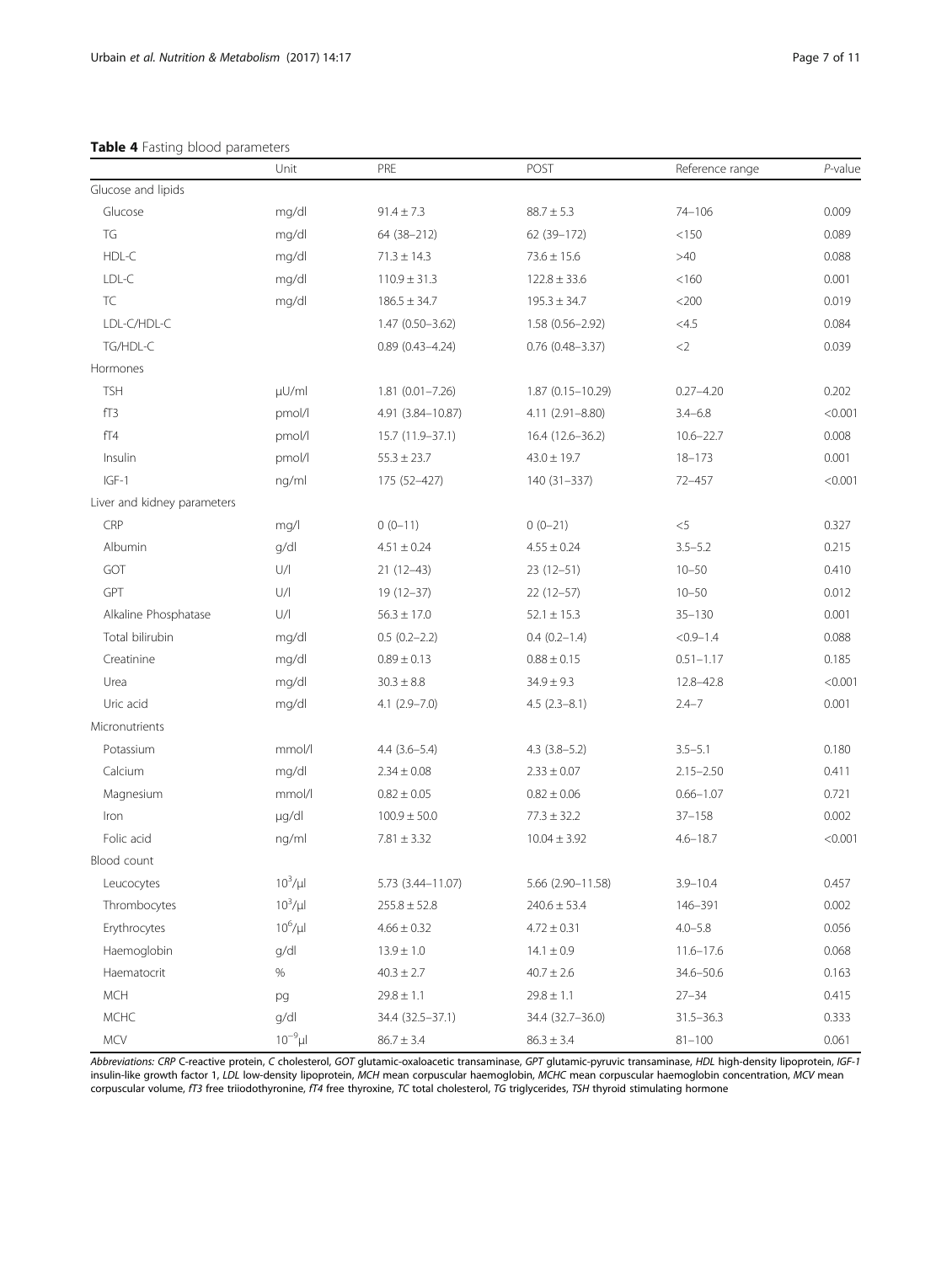protein intake during a KD are discussed in greater detail in a recent review by Paoli et al. [\[35\]](#page-9-0).

Together with our result having documented a rise in hand grip strength as a surrogate marker of total muscle mass and function, we conclude that our intervention affected neither muscle mass nor muscle function negatively. The body composition changes may be regarded as positive.

## Physical performance

A study in 9 elite artistic gymnasts found no influence of a 4-week KD on explosive strength performance [\[12](#page-9-0)]. However, their study's main limitation is that the authors defined their diet as being ketogenic despite a mean protein energy content of 41% and without having measured ketone bodies in blood or urine. As a high protein intake diminishes ketone production by favouring gluconeogenesis from abundant amino acids [[36](#page-9-0)], it appears highly questionable that their diet was ketogenic. The few remaining studies that have investigated the impact of a non-energy-restricted KD on physical performance included a total of just 25 subjects with KD periods lasting 28 to 38 days [\[11](#page-9-0), [13](#page-9-0), [14\]](#page-9-0).

Our primary outcome measure was  $VO<sub>2</sub>peak$  as measured during graded exercise to exhaustion, which reflects an individual's aerobic physical fitness and is a key determinant of endurance capacity [[37\]](#page-9-0). We found a mild but significant decrease in absolute  $VO<sub>2</sub>peak$  by 2.4% but the relative  $VO<sub>2</sub>peak$  (normalized to body weight) remained unchanged as the KD caused a decrease in body weight mainly based on FM and fluid loss. Phinney et al. [[11](#page-9-0)] and Klement et al. [\[14\]](#page-9-0) found that aerobic capacity was not compromised by a KD, while Zajac et al. [[13\]](#page-9-0) found a significant relative VO<sub>2</sub>peak improvement. This relative improvement should be interpreted with caution since the subjects' body weight dropped significantly. Our subjects' maximum work load (peak power) was comprised and decreased significantly by 4.1%, consistent with results others have reported [\[13](#page-9-0), [14](#page-9-0)]. Zajac et al. [\[13](#page-9-0)] noted a significant (−3.3%;  $P = 0.037$ ) and Klement et al. [[14\]](#page-9-0) a trend  $(-1.5\%; P = 0.08)$  toward decreased peak power, respectively. This issue is further supported by the increased ratings of perceived exertion of our subjects after cycling test at POST, as such ratings correlate well with endurance performance [[38](#page-9-0)]. In addition, our cohort's subjectively-rated physical sensations that physical activities were more exhausting during the KD what was confirmed by the loss in peak power at POST. A major explanation therefore could be lower muscle glycogen stores combined with lower glycolytic-enzyme activity, which is compensated by enhanced capacity for fat oxidation and muscle glycogen sparing [\[39](#page-10-0)–[41\]](#page-10-0). Investigations were therefore carried out to implement the KD's beneficial

metabolic adaptations to enhance fat oxidation in endurance sports by solving the muscle glycogen issue via short periods of carbohydrate intake, described in detail in a review [\[42](#page-10-0)].

In summary, our results reveal a slightly negative impact of a 6-week KD on physical performance. In the light of the importance of regular physical exercise during and after anti-cancer therapy [\[7\]](#page-9-0), any diet that may compromise an individual's capacity to adhere to an exercise regime would be of great concern, and raise the question of our findings' clinical relevance. The KD impaired predominantly the endurance capacity and but not the performance in the submaximum area, as VT1 remained unchanged. In addition, activities of daily living and training in the aerobic zone would not be impaired. Further study is warranted to demonstrate the impact on endurance capacity of a longer KD period and after transition to normal diet after a KD.

#### Blood parameters

All measured overnight fasting blood parameters at PRE and POST were within the reference ranges, but unexpectedly, approximately 40% of all parameters changed significantly. Our data and similar studies involving a non-energy-restricted KD in normal-weight, normolipidemic healthy adults confirm consistently significant increases in both total and LDL-C levels [\[13, 14](#page-9-0), [43](#page-10-0), [44](#page-10-0)] except for one study in 12 men reported decreased TG levels combined with unchanged TC, LDL-C and HDL-C levels after a 6-week KD [\[45\]](#page-10-0): they detected unchanged levels of HDL-C and TG and were in excellent agreement with an earlier study by Phinney et al. [\[44](#page-10-0)], but contrary to two other comparable studies reporting increased HDL-C and higher or lower TG levels [[13](#page-9-0), [14](#page-9-0)]. However, it is worth noting that all available comparable studies recruited small samples (8 to 12). A higher TG/ HDL-C ratio has been identified as an index of the incidence and extent of cardiovascular disease and the incidence of type 2 diabetes mellitus [\[46\]](#page-10-0) and this index decreased significantly during our study. A meta-analysis comparing the effects of non-energy-restricted lowcarbohydrate (<60 g carbohydrates) vs. low-fat diets included five randomized controlled trials with a total of 447 obese subjects [\[28\]](#page-9-0). The authors concluded that longterm low-carbohydrate diets are associated with unfavourable changes in total and LDL-C levels, but favourable changes in TG and probably HDL-C levels. However, a 6 month non-energy-restricted KD intervention in 141 children with intractable seizures significantly increased TC, LDL-C, TG and atherogenic apoB-containing lipoproteins combined with a decrease in HDL-C, which corresponds to a potentially atherogenic blood lipid pattern [\[47](#page-10-0)].

There is evidence of strong associations between carbohydrate-restricted and fat-enriched diets and a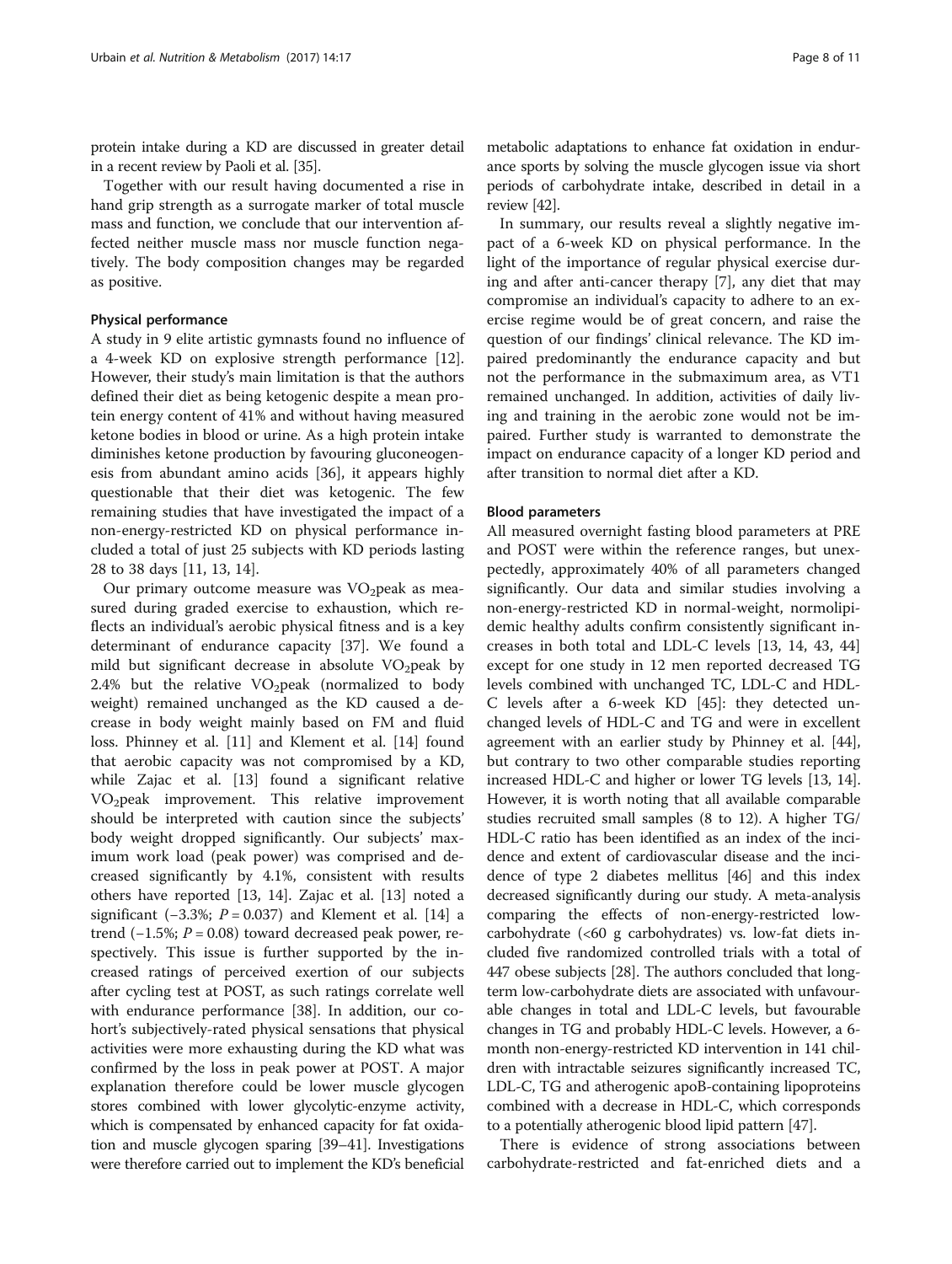<span id="page-8-0"></span>significant increase in large LDL particles combined with a decrease in the number of small LDL particles [\[48](#page-10-0), [49](#page-10-0)] and it has been hypothesised that large LDL particles have lower atherogenic potential [\[50](#page-10-0)]. Our subjects' KD was rich in saturated fat (28% of energy) and the changes from PRE to POST of saturated fat intake and LDL-C correlated weakly ( $r = 0.294$ ;  $P = 0.059$ ) (data not shown). There is also evidence that a rise in saturated fat intake can elevate LDL-C levels [\[49\]](#page-10-0). Furthermore, Volek et al. showed that an energy-restricted KD rich in monounsaturated fat and supplemented with (n-3) fatty acids increased HDL-C and lowered TG levels [[51\]](#page-10-0). As we did not assess lipoprotein subclasses, the atherogenic risk of our KD remains unclear and requires further investigation combined with the effect of a KD low in saturated but rich in monounsaturated fats.

Our subjects' thyroid hormones changed significantly, but remained within the reference ranges. The impact of a KD on these hormones has only been marginally investigated. The sharp decline in the fT3 level and unchanged pituitary TSH in our subjects concur with those reports [\[14](#page-9-0), [44](#page-10-0), [52\]](#page-10-0). As Klement et al. [[14](#page-9-0)] hypothesised, the KD-triggered increase in LDL-C is partly related to the significant drop in fT3 levels, as fT3 stimulates the expression of the LDL receptors on hepatic and peripheral cells, which are mandatory for LDL particle clearance [\[53\]](#page-10-0). The increase in fT4 combined with a decline in fT3 observed in our study is endorsed by a recent study in overweight men after a 4-week non-energyrestricted inpatient KD [\[54\]](#page-10-0). Probably due to the metabolic shift towards reliance on fatty acids for fuel at rest, and the less need for glucose uptake, we observed a significant decrease in fasting insulin, an observation consistently reported in the literature, namely large falls in the range of 34–48% during KDs [[13,](#page-9-0) [45](#page-10-0), [52](#page-10-0), [55](#page-10-0)].

#### Complaints and study limitation

Consistent with other studies [\[15](#page-9-0), [56](#page-10-0)], our subjects complained about headache, gastrointestinal symptoms, and general weakness mainly during the 1-week metabolic adaptation phase to a KD. However, as the present study had no control group (a limitation), it remains unclear if the reported complaints were side effects directly related to the KD. Results from a non-controlled study should be interpreted with caution. Because of the high prevalence of thyroid dysfunction in our region 5 participants took thyroxin medication. As they had been taking this medication for over at least 6 months, we did not exclude these patients. Likewise, one participant taking methylphenidate and another inhaling daily glucocorticoids were not excluded due to stable medication for months. As we included healthy individuals, there was a broad range of leisure time activity. As we were not focusing on athletes, this diversity was intentional.

#### **Conclusions**

In summary, our results reveal that a 6-week non-energyrestricted KD had a slightly negative impact on physical performance including endurance capacity, maximum work load, and faster exhaustion. Furthermore, we noted numerous metabolic adaptations, including alterations in many biochemical parameters. The significant weight loss, evenly distributed between FM and FFM, comprised neither muscle mass nor function. Our findings lead us to assume that a KD does not impact physical fitness in a clinically relevant manner that would impair activities of daily life and aerobic training. However, a KD may be a matter of concern in competitive athletes. Clearly, there is a need for longer-term trials focusing on lipoprotein subclass distributions and particle sizes. Studies are also required to evaluate the influence of the KD's fatty acids composition on blood lipids.

## Additional file

[Additional file 1: Table S1.](dx.doi.org/10.1186/s12986-017-0175-5) Mean daily values from 7-days food records of diet compositions (energy, macronutrients, fatty acids, cholesterol, fibre and alcohol). Table S2. Mean daily values from 7-days food records of diet compositions (vitamins, minerals and trace elements). Figure S1, Sum of complaints/adverse events and number of subjects reporting these complaints via daily records during the study course. Figure S2. Itemised complaints/adverse events occurring during the complete study period. Figure S3. Subjectively-rated physical sensations over the KD period assessed at POST via a non-validated questionnaire. (PDF 638 kb)

#### Abbreviations

ADP: Air displacement plethysmography; BIA: Bioelectrical impedance analysis; C: Cholesterol; FFM: Fat-free mass; FM: Fat mass; fT3: Free triiodothyronine; fT4: Free thyroxine; HDL: High-density lipoprotein; HDL-C: HDL cholesterol; HR: Heart rate; KD: Ketogenic diet; LDL: Low-density lipoprotein; LDL-C: LDL cholesterol; MET: Metabolic equivalent of task; POST: Last day of the study (day 42); PRE: First day of the study; REE: Resting energy expenditure; RER: Respiratory exchange ratio; TC: Total cholesterol; TG: Triglycerides; TSH: Thyroid stimulating hormone; VO<sub>2</sub>peak: Peak oxygen uptake; VT1: Ventilatory threshold; W: Watt

#### Acknowledgment

We are grateful to C. Cürten for editorial assistance, to G. Ihorst from the Institute of Medical Biometry of the Albert-Ludwigs University of Freiburg for the statistical advice and to the dietitian I. Weinmann from the Section of Clinical Nutrition and Dietetics for the analysis of the 7-day food records.

#### Funding

This study was funded by the German Research Foundation (DFG) for Research Support (BE 5760/1-1). The article processing charge was funded by the DFG and the University of Freiburg in the funding program Open Access Publishing.

#### Availability of data and materials

The datasets analysed during the current study are available from the corresponding author on reasonable request.

#### Authors' contribution

All authors participated in the study's conception, interpreted the data, drafted the manuscript, saw and approved the final version of the manuscript. PU, LS and LM were responsible for statistical analysis and the management of the study subjects and data. LM, AW and PD conducted the testing procedure including cycling tests and provided all testing equipment.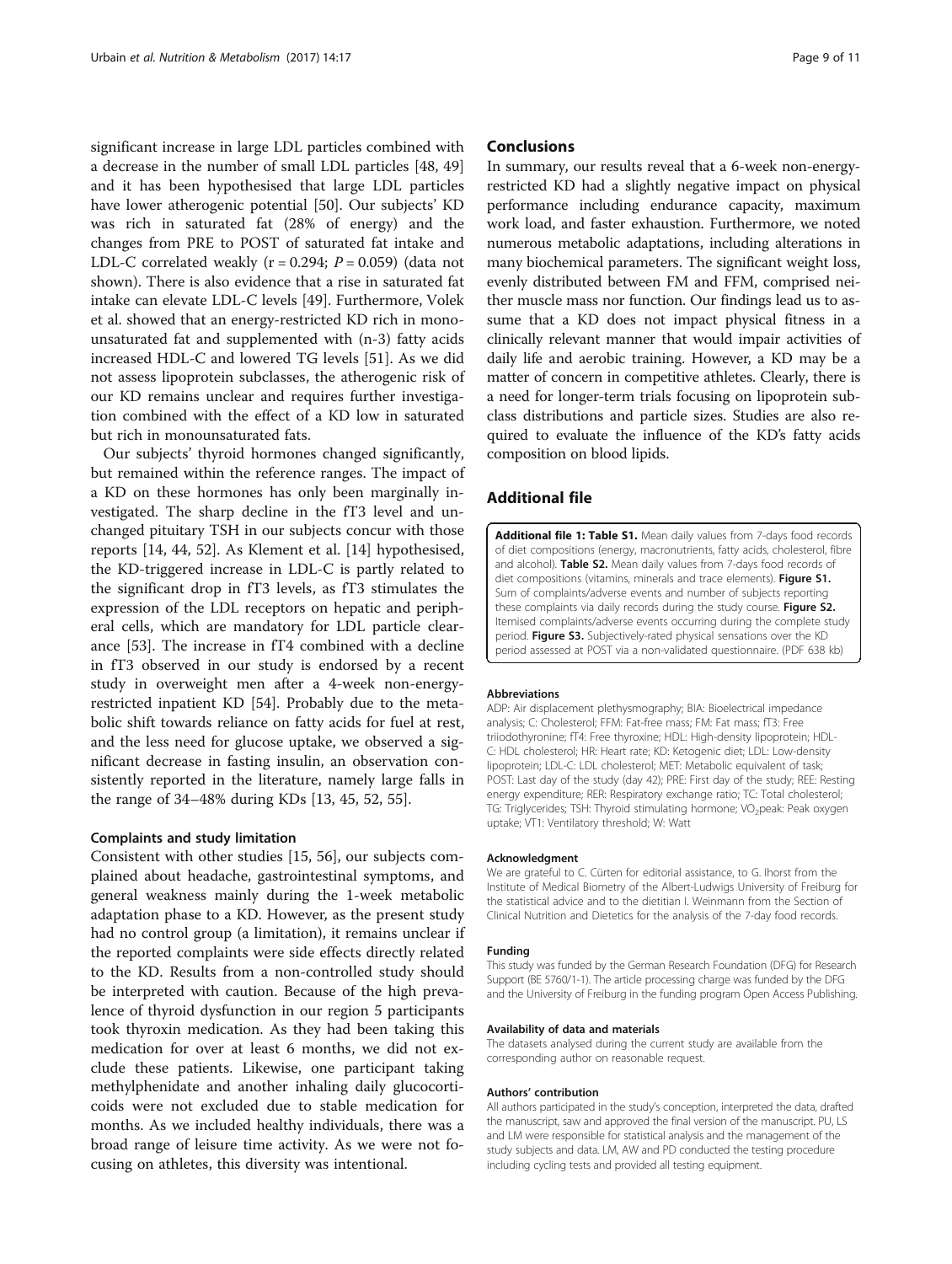#### <span id="page-9-0"></span>Competing interests

The authors declare that they have no competing interests.

#### Consent for publication

Not applicable.

#### Ethics approval and consent to participate

The study protocol was approved by the Ethics Commission of Albert-Ludwig University Freiburg (494/14) and all subjects signed a written consent form.

#### Author details

<sup>1</sup>Department of Medicine I, Section of Clinical Nutrition and Dietetics, Medical Center – University of Freiburg, Faculty of Medicine, University of Freiburg, Hugstetterstr 55, 79106 Freiburg, Germany. <sup>2</sup>Institute of Agricultural and Nutritional Sciences, Martin-Luther-University Halle-Wittenberg, Halle, Germany. <sup>3</sup>Department of Sport and Sport Science, University of Freiburg, Freiburg, Germany. <sup>4</sup>Institute for Exercise- und Occupational Medicine, Center for Medicine, Medical Center – University of Freiburg, Faculty of Medicine, University of Freiburg, Freiburg, Germany. <sup>5</sup>Department of Medicine I, Hematology, Oncology and Stem Cell Transplantation, Medical Center – University of Freiburg, Faculty of Medicine, University of Freiburg, Freiburg, Germany.

#### Received: 9 December 2016 Accepted: 16 February 2017 Published online: 20 February 2017

#### References

- 1. Veech RL. The therapeutic implications of ketone bodies: the effects of ketone bodies in pathological conditions: ketosis, ketogenic diet, redox states, insulin resistance, and mitochondrial metabolism. Prostaglandins Leukot Essent Fatty Acids. 2004;70:309–19.
- 2. Freeman JM, Kossoff EH, Hartman AL. The ketogenic diet: one decade later. Pediatrics. 2007;119:535–43.
- 3. Paoli A, Rubini A, Volek JS, Grimaldi KA. Beyond weight loss: a review of the therapeutic uses of very-low-carbohydrate (ketogenic) diets. Eur J Clin Nutr. 2013;67:789–96.
- 4. Krieger JW, Sitren HS, Daniels MJ, Langkamp-Henken B. Effects of variation in protein and carbohydrate intake on body mass and composition during energy restriction: a meta-regression. Am J Clin Nutr. 2006;83:260–74.
- 5. Schmidt M, Pfetzer N, Schwab M, Strauss I, Kämmerer U. Effects of a ketogenic diet on the quality of life in 16 patients with advanced cancer: a pilot trial. Nutr Metab. 2011;8:54.
- 6. Fine EJ, Segal-Isaacson CJ, Feinman RD, Herszkopf S, Romano MC, Tomuta N, et al. Targeting insulin inhibition as a metabolic therapy in advanced cancer: a pilot safety and feasibility dietary trial in 10 patients. Nutrition. 2012;28:1028–35.
- 7. Schmitz KH, Courneya KS, Matthews C, Demark-Wahnefried W, Galvão DA, Pinto BM, et al. American College of Sports Medicine roundtable on exercise guidelines for cancer survivors. Med Sci Sports Exerc. 2010;42:1409–26.
- 8. Meyerhardt JA. Impact of physical activity on cancer recurrence and survival in patients with stage III colon cancer: findings from CALGB 89803. J Clin Oncol. 2006;24:3535–41.
- 9. Holmes MD, Chen WY, Feskanich D, Kroenke CH, Colditz GA. Physical activity and survival after breast cancer diagnosis. JAMA. 2005;293:2479–86.
- 10. Giovannucci EL, Liu Y, Leitzmann MF, Stampfer MJ, Willett WC. A prospective study of physical activity and incident and fatal prostate cancer. Arch Intern Med. 2005;165:1005–10.
- 11. Phinney SD, Bistrian BR, Evans WJ, Gervino E, Blackburn GL. The human metabolic response to chronic ketosis without caloric restriction: preservation of submaximal exercise capability with reduced carbohydrate oxidation. Metabolism. 1983;32:769–76.
- 12. Paoli A, Grimaldi K, D'Agostino D, Cenci L, Moro T, Bianco A, et al. Ketogenic diet does not affect strength performance in elite artistic gymnasts. J Int Soc Sports Nutr. 2012;9:34.
- 13. Zajac A, Poprzecki S, Maszczyk A, Czuba M, Michalczyk M, Zydek G. The effects of a ketogenic diet on exercise metabolism and physical performance in Off-road cyclists. Nutrients. 2014;6:2493–508.
- 14. Klement RJ, Frobel T, Albers T, Fikenzer S, Prinzhausen J, Kämmerer U. A pilot case study on the impact of a self-prescribed ketogenic diet on biochemical parameters and running performance in healthy and physically active individuals. Nutr Med. 2013;1. [http://opus.bibliothek.uniwuerzburg.de/](http://opus.bibliothek.uniwuerzburg.de/frontdoor/index/index/docId/6706) [frontdoor/index/index/docId/6706.](http://opus.bibliothek.uniwuerzburg.de/frontdoor/index/index/docId/6706)
- 15. Levy RG, Cooper PN, Giri P, Pulman J. Ketogenic diet and other
- dietarytreatments for epilepsy. In: Cochrane Database of Systematic Reviews. The Cochrane Collaboration, editor. Chichester, UK: John Wiley & Sons, Ltd; 2012. [http://doi.wiley.com/10.1002/14651858.CD001903.pub2.](http://doi.wiley.com/10.1002/14651858.CD001903.pub2)
- 16. Frey D rer nat I, Berg A, Grathwohl D, Keul J. Freiburger Fragebogen zur körperlichen Aktivität-Entwicklung, Prüfung und Anwendung. Soz Präventivmedizin. 1999;44:55–64.
- 17. Urbain P, Bertz H. Monitoring for compliance with a ketogenic diet: what is the best time of day to test for urinary ketosis? Nutr Metab. 2016;13:77.
- 18. Weir JB. New methods for calculating metabolic rate with special reference to protein metabolism. 1949. Nutr Burbank Los Angel Cty Calif. 1990;6:213–21.
- 19. Kyle UG, Bosaeus I, De Lorenzo AD, Deurenberg P, Elia M, Manuel Gómez J, et al. Bioelectrical impedance analysis-part II: utilization in clinical practice. Clin Nutr Edinb Scotl. 2004;23:1430–53.
- 20. Borg GA. Psychophysical bases of perceived exertion. Med Sci Sports Exerc. 1982;14:377–81.
- 21. MacDermid J. Clinical Assessment Recommendations. 3rd ed. AmericanSociety of Hand Therapists (ASHT). [https://www.asht.org/about/](https://www.asht.org/about/blog/now-available-clinical-assessment-recommendations-3rd-ed) [blog/now-available-clinical-assessment-recommendations-3rd-ed](https://www.asht.org/about/blog/now-available-clinical-assessment-recommendations-3rd-ed).
- 22. Davis JA, Storer TW, Caiozzo VJ. Prediction of normal values for lactate threshold estimated by gas exchange in men and women. Eur J Appl Physiol. 1997;76:157–64.
- 23. Poggio R, Serón P, Calandrelli M, Ponzo J, Mores N, Matta MG, et al. Prevalence, patterns, and correlates of physical activity among the adult population in Latin America: cross-sectional results from the CESCAS I study. Glob Heart. 2016;11:81–88.e1.
- 24. Deutsche Gesellschaft für Ernährung, editor. D-A-CH-Referenzwerte für die Nährstoffzufuhr. 2. Aufl. Neustadt an der Weinstraße: Neuer Umschau Buchverl; 2015.
- 25. Ainsworth BE, Haskell WL, Herrmann SD, Meckes N, Bassett Jr DR, Tudor-Locke C, et al. 2011 Compendium of Physical Activities: a second update of codes and MET values. Med Sci Sports Exerc. 2011;43:1575–81.
- 26. Volek JS, Sharman MJ, Love DM, Avery NG, Gomez AL, Scheett TP, et al. Body composition and hormonal responses to a carbohydrate-restricted diet. Metab Clin Exp. 2002;51:864–70.
- 27. Yang MU, Itallie TBV. Composition of weight lost during short-term weight reduction. Metabolic responses of obese subjects to starvation and lowcalorie ketogenic and nonketogenic diets. J Clin Invest. 1976;58:722–30.
- 28. Nordmann AJ, Nordmann A, Briel M, Keller U, Yancy WS, Brehm BJ, et al. Effects of low-carbohydrate vs low-fat diets on weight loss and cardiovascular risk factors: a meta-analysis of randomized controlled trials. Arch Intern Med. 2006;166:285–93.
- 29. Fields DA, Goran MI, McCrory MA. Body-composition assessment via airdisplacement plethysmography in adults and children: a review. Am J Clin Nutr. 2002;75:453–67.
- 30. Alessandro R, Gerardo B, Alessandra L, Lorenzo C, Andrea P, Keith G, et al. Effects of twenty days of the ketogenic diet on metabolic and respiratory parameters in healthy subjects. Lung. 2015;193:939–45.
- 31. Ravussin E, Bogardus C. Relationship of genetics, age, and physical fitness to daily energy expenditure and fuel utilization. Am J Clin Nutr. 1989;49:968–75.
- 32. Kyle UG, Bosaeus I, De Lorenzo AD, Deurenberg P, Elia M, Gomez JM, et al. Bioelectrical impedance analysis–part I: review of principles and methods. Clin Nutr. 2004;23:1226–43.
- 33. Schwenk A, Beisenherz A, Romer K, Kremer G, Salzberger B, Elia M. Phase angle from bioelectrical impedance analysis remains an independent predictive marker in HIV-infected patients in the era of highly active antiretroviral treatment. Am J Clin Nutr. 2000;72:496–501.
- 34. Urbain P, Birlinger J, Ihorst G, Biesalski H-K, Finke J, Bertz H. Body mass index and bioelectrical impedance phase angle as potentially modifiable nutritional markers are independent risk factors for outcome in allogeneic hematopoietic cell transplantation. Ann Hematol. 2013;92:111–9.
- 35. Paoli A, Bianco A, Grimaldi KA. The ketogenic diet and sport: a possible marriage? Exerc Sport Sci Rev. 2015;43:153–62.
- 36. Phinney SD. Ketogenic diets and physical performance. Nutr Metab. 2004;1:2.
- 37. Wasserman K, editor. Principles of exercise testing and interpretation: including pathophysiology and clinical applications. 5th ed. Philadelphia: Wolters Kluwer Health/Lippincott Williams & Wilkins; 2012.
- 38. Garcin M, Mille-Hamard L, BIllat V. Influence of aerobic fitness level on measured and estimated perceived exertion during exhausting runs. Int J Sports Med. 2004;25:270–7.